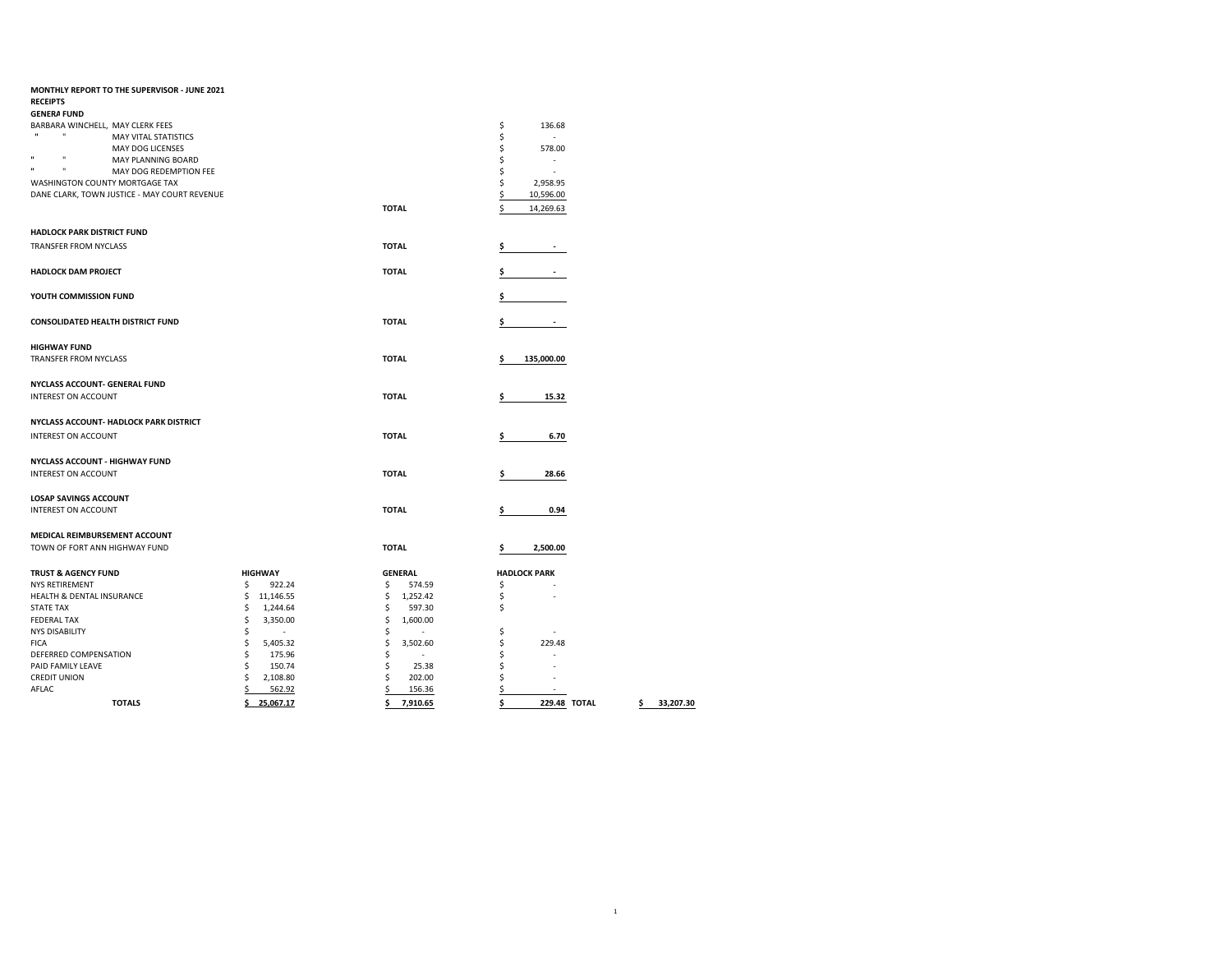| <b>GENERAL FUND</b><br>STATE COMPTROLLER - STATE SHARE OF JUSTICE COURT REVENUE - |              |    | \$12,737.00              | <b>HIGHWAY FUND-OV (DB)</b><br><b>ABSTRACT</b> | \$ | 3,656.52   |
|-----------------------------------------------------------------------------------|--------------|----|--------------------------|------------------------------------------------|----|------------|
| PAYROLL                                                                           |              | \$ | 23,169.69                | <b>HEALTH INSURANCE</b>                        | \$ | 14,116.43  |
| TOWN SHARE FICA                                                                   |              | \$ | 1,751.30                 | PAYROLL                                        | \$ | 35,189.18  |
| TOWN BOARD EXPENSE                                                                |              | \$ | 42.10                    | TOWN SHARE FICA                                |    | 2,702.66   |
| SUPERVISORS EXPENSE                                                               |              | \$ | 137.91                   |                                                |    | 55,664.79  |
| CENTRAL COMMUNICATIONS                                                            |              | \$ | 468.81                   |                                                |    |            |
| ATTORNEY EXPENSE                                                                  |              | \$ | 2,867.50                 | HIGHWAY FUND-TW (DA)                           |    |            |
| TOWN OF FORT ANN HIGHWAY FUND-DUE TO OTHER FUNDS CHIPS REVENUE                    |              | \$ | ÷.                       | ABSTRACT                                       | \$ | 5,426.64   |
| JUSTICE COURT EXPENSE                                                             |              | \$ | 50.00                    | <b>BAN PAYMENT</b>                             | Ś. | 79,520.91  |
| TOWN CLERK EXPENSE                                                                |              | Ś  | 186.54                   |                                                |    | 84,947.55  |
| TAX COLLECTOR                                                                     |              | \$ |                          | <b>TOTAL</b>                                   | \$ | 140,612.34 |
| AMBULANCE SERVICES                                                                |              | \$ | 34,650.50                |                                                |    |            |
| <b>CENTRAL PRINTINGS</b>                                                          |              | \$ |                          | <b>TRUST &amp; AGENCY FUND</b>                 |    |            |
| SAFETY INSPECTION EXPENSE                                                         |              | \$ | 59.52                    | <b>STATE TAX</b>                               | \$ | 2,137.54   |
| PLANNING BOARD EXPENSE                                                            |              | \$ | 979.84                   | AFLAC                                          | \$ | 899.10     |
| TRANSFER TO NYCLASS                                                               |              | \$ | $\sim$                   | <b>FEDERAL TAX</b>                             |    | 4,950.00   |
| ASSESSOR CONTRACTUAL                                                              |              | \$ | 670.07                   | NYS DISABILITY/PAID FAMILY LEAVE               | \$ |            |
| FUEL MANAGEMENT                                                                   |              | \$ |                          | <b>CREDIT UNION</b>                            | \$ | 2,870.80   |
| DOG CONTROL                                                                       |              | \$ | 103.01                   | RETIREMENT                                     |    | 1,762.67   |
| TRAFFIC CONTROL                                                                   |              | \$ | 28.37                    | <b>HEALTH INSURANCE</b>                        | Ś  | 12,504.25  |
| <b>STREET LIGHTS</b>                                                              |              | \$ | 154.45                   | NYS DEFERRED COMP                              |    | 214.60     |
| HIGHWAY SUPERINTENDENT EXPENSE                                                    |              | \$ | $\overline{\phantom{a}}$ | <b>FICA</b>                                    |    | 9,137.40   |
| YOUTH PROGRAM                                                                     |              | \$ | 650.00                   | <b>TOTAL</b>                                   |    | 34,476.36  |
| DISABILITY INSURANCE                                                              |              | \$ |                          |                                                |    |            |
| <b>HEALTH INSURANCE</b>                                                           |              | \$ | 1,132.10                 |                                                |    |            |
| <b>BUILDINGS EXPENSE</b>                                                          |              | \$ | 1,508.92                 |                                                |    |            |
|                                                                                   |              | \$ | 81,347.63                |                                                |    |            |
| <b>HADLOCK PARK DISTRICT</b>                                                      |              |    |                          |                                                |    |            |
| PAYROLL                                                                           |              | \$ | 1,500.00                 |                                                |    |            |
| TOWN SHARE FICA                                                                   |              |    | 114.74                   |                                                |    |            |
|                                                                                   | <b>TOTAL</b> | Ś  | 1,614.74                 |                                                |    |            |
| YOUTH COMMISSION FUND                                                             | <b>TOTAL</b> | Ş. |                          |                                                |    |            |
| <b>CONSOLIDATED HEALTH</b>                                                        | <b>TOTAL</b> | Ş. |                          |                                                |    |            |
| NYCLASS ACCOUNT - GENERAL FUND                                                    |              |    |                          |                                                |    |            |
| TRANSFER TO GENERAL FUND                                                          | <b>TOTAL</b> | Ş. |                          |                                                |    |            |
| NYCLASS ACCOUNT-HADLOCK PARK DISTRICT                                             |              |    |                          |                                                |    |            |
| TRANSFER TO HADLOCK PARK CHECKING                                                 | <b>TOTAL</b> | Ş. | $\sim 100$ m $^{-1}$     |                                                |    |            |
| NYCLASS ACCOUNT - HIGHWAY FUND                                                    |              |    |                          |                                                |    |            |
| TRANSFER TO HIGHWAY CHECKING ACCOUNT                                              | <b>TOTAL</b> |    | \$135,000.00             |                                                |    |            |
| <b>LOSAP SAVINGS ACCOUNT</b>                                                      |              |    |                          |                                                |    |            |
| TRANSFER TO GENERAL FUND PILOT KNOB CONTRIBUTION                                  | <b>TOTAL</b> | Ş. |                          |                                                |    |            |
| MEDICAL REIMBURSEMENT ACCOUNT                                                     |              |    |                          |                                                |    |            |
| AC TRANSFER TO CDPHP SETTLEMENTS                                                  | <b>TOTAL</b> |    | \$2,297.16               |                                                |    |            |
|                                                                                   |              |    |                          |                                                |    |            |

| <b>DISBURSEMENTS</b>                                           |           |                                  |            |  |
|----------------------------------------------------------------|-----------|----------------------------------|------------|--|
| <b>GENERAL FUND</b>                                            |           | <b>HIGHWAY FUND-OV (DB)</b>      |            |  |
| STATE COMPTROLLER - STATE SHARE OF JUSTICE COURT REVENUE -     | 12.737.00 | <b>ABSTRACT</b>                  | 3.656.52   |  |
| PAYROLL                                                        | 23,169.69 | <b>HEALTH INSURANCE</b>          | 14,116.43  |  |
| TOWN SHARE FICA                                                | 1,751.30  | PAYROLL                          | 35,189.18  |  |
| TOWN BOARD EXPENSE                                             | 42.10     | <b>TOWN SHARE FICA</b>           | 2,702.66   |  |
| <b>SUPERVISORS EXPENSE</b>                                     | 137.91    |                                  | 55,664.79  |  |
| <b>CENTRAL COMMUNICATIONS</b>                                  | 468.81    |                                  |            |  |
| ATTORNEY EXPENSE                                               | 2,867.50  | <b>HIGHWAY FUND-TW (DA)</b>      |            |  |
| TOWN OF FORT ANN HIGHWAY FUND-DUE TO OTHER FUNDS CHIPS REVENUE |           | <b>ABSTRACT</b>                  | 5.426.64   |  |
| <b>JUSTICE COURT EXPENSE</b>                                   | 50.00     | <b>BAN PAYMENT</b>               | 79,520.91  |  |
| TOWN CLERK EXPENSE                                             | 186.54    |                                  | 84,947.55  |  |
| TAX COLLECTOR                                                  |           | <b>TOTAL</b>                     | 140,612.34 |  |
| AMBULANCE SERVICES                                             | 34,650.50 |                                  |            |  |
| <b>CENTRAL PRINTINGS</b>                                       |           | <b>TRUST &amp; AGENCY FUND</b>   |            |  |
| <b>SAFETY INSPECTION EXPENSE</b>                               | 59.52     | <b>STATE TAX</b>                 | 2,137.54   |  |
| PLANNING BOARD EXPENSE                                         | 979.84    | AFLAC.                           | 899.10     |  |
| <b>TRANSFER TO NYCLASS</b>                                     |           | <b>FEDERAL TAX</b>               | 4.950.00   |  |
| <b>ASSESSOR CONTRACTUAL</b>                                    | 670.07    | NYS DISABILITY/PAID FAMILY LEAVE | $\sim$     |  |
| <b>FUEL MANAGEMENT</b>                                         |           | <b>CREDIT UNION</b>              | 2,870.80   |  |
| <b>DOG CONTROL</b>                                             | 103.01    | <b>RETIREMENT</b>                | 1,762.67   |  |
| <b>TRAFFIC CONTROL</b>                                         | 28.37     | <b>HEALTH INSURANCE</b>          | 12,504.25  |  |
| <b>STREET LIGHTS</b>                                           | 154.45    | NYS DEFERRED COMP                | 214.60     |  |
| HIGHWAY SUPERINTENDENT EXPENSE                                 |           | <b>FICA</b>                      | 9,137.40   |  |
| YOUTH PROGRAM                                                  | 650.00    | <b>TOTAL</b>                     | 34,476.36  |  |